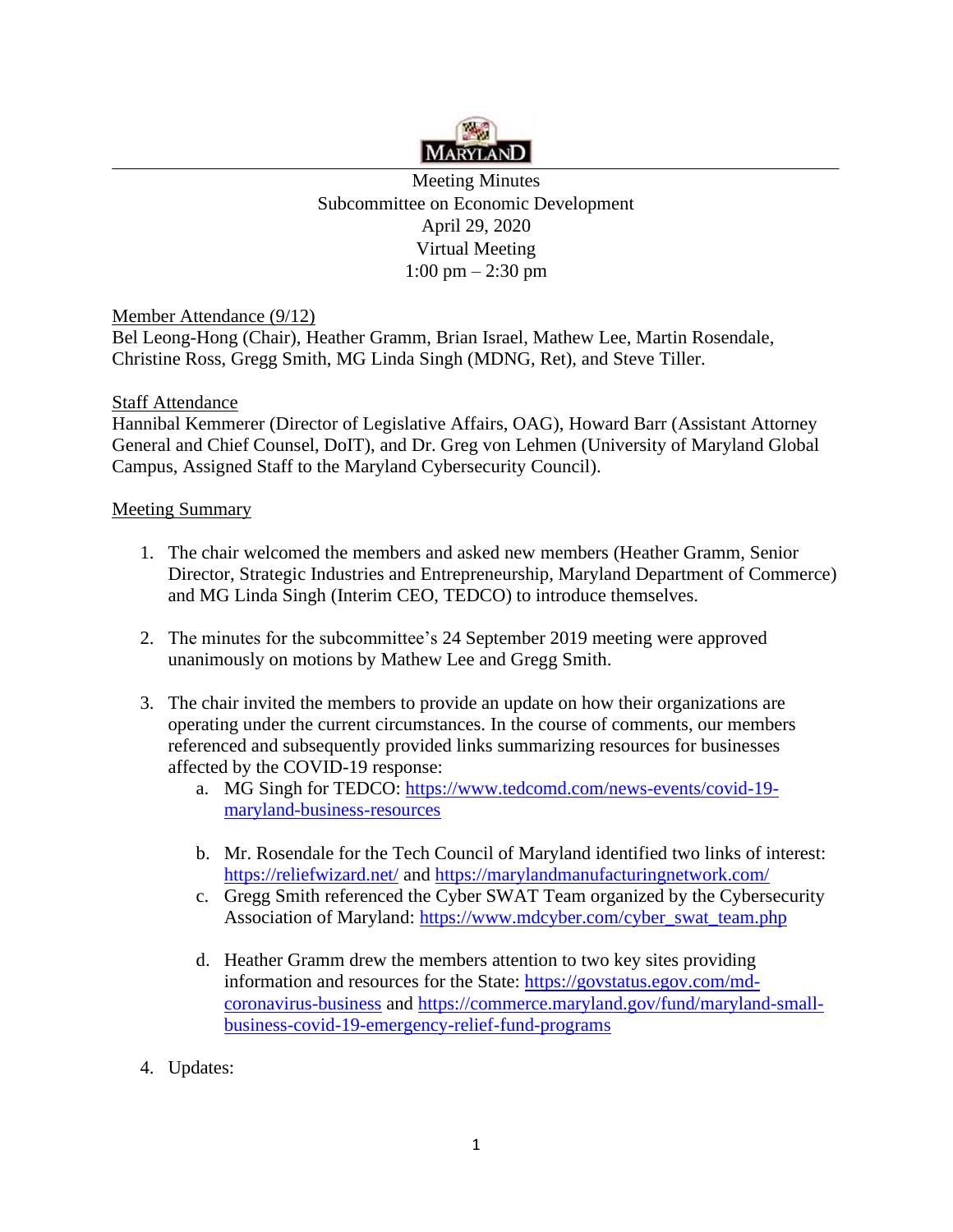- a. CAMI SWAT Team. Gregg Smith offered an overview of the SWAT Team. With the exponential increase in cybersecurity threats during the COVID-19 response, CAMI facilitated a coalition of cybersecurity services firms willing to assist affected businesses. The triage is free. Fees for post triage services are between the affected firm and the cybersecurity firm. This initiative was recognized by the State and listed as a resource on the State'sCOVID-19 resources page [https://govstatus.egov.com/md-coronavirus-business.](https://govstatus.egov.com/md-coronavirus-business) Christine Ross indicated her willingness to push the SWAT Team link out through channels used by the Maryland Chamber of Commerce.
- b. Maryland ISAO. Dr. von Lehmen noted that the Subcommittee on Critical Infrastructure was moving forward with a working document that could serve as a high-level blueprint for establishing an ISAO in the State. This document is the outcome of discussions with the Arizona Cyber Threat Response Alliance (ACTRA) that grew out of a presentation by Frank Grimmelmann to the full Council last fall. The document will likely be outbriefed at the Council's June meeting.
- 5. Baseline legislative review (2020 session):
	- a. The key take-away for the subcommittee was that the cybersecurity-related tax credits that had been enacted in past years remain in place.
	- b. Of interest to the subcommittee were three bills that passed the General Assembly but have not been signed into law by the Governor:
		- i. HB 521 (Maryland Small Business Innovation Research Technical Assistance Program -Establishment). Fiscal Policy Note: [http://mgaleg.maryland.gov/2020RS/fnotes/bil\\_0001/hb0521.pdf](http://mgaleg.maryland.gov/2020RS/fnotes/bil_0001/hb0521.pdf)

MG Singh noted that TEDCO is strongly supportive of the bill which would enable it to provide technical assistance to firms applying for federal grants. Martin Rosendale commented that the bill was important in that the process of applying for federal grants prepares start-ups for the capital markets.

- ii. SB 397 (Sales and Use Tax and Personal Property Tax -Exemptions -Data Centers). Fiscal Policy Note: [http://mgaleg.maryland.gov/2020RS/fnotes/bil\\_0007/sb0397.pdf](http://mgaleg.maryland.gov/2020RS/fnotes/bil_0007/sb0397.pdf) Ms. Gramm drew attention of the subcommittee to the bill, which would create incentives for both the establishment of data centers in the State and employment by those centers.
- iii. HB 45 (Economic Development Opportunity Zone Incentives Alteration of the More Jobs for Marylanders and Opportunity Zone Enhancement Programs). Fiscal Policy Note: [http://mgaleg.maryland.gov/2020RS/fnotes/bil\\_0005/hb0045.pdf](http://mgaleg.maryland.gov/2020RS/fnotes/bil_0005/hb0045.pdf)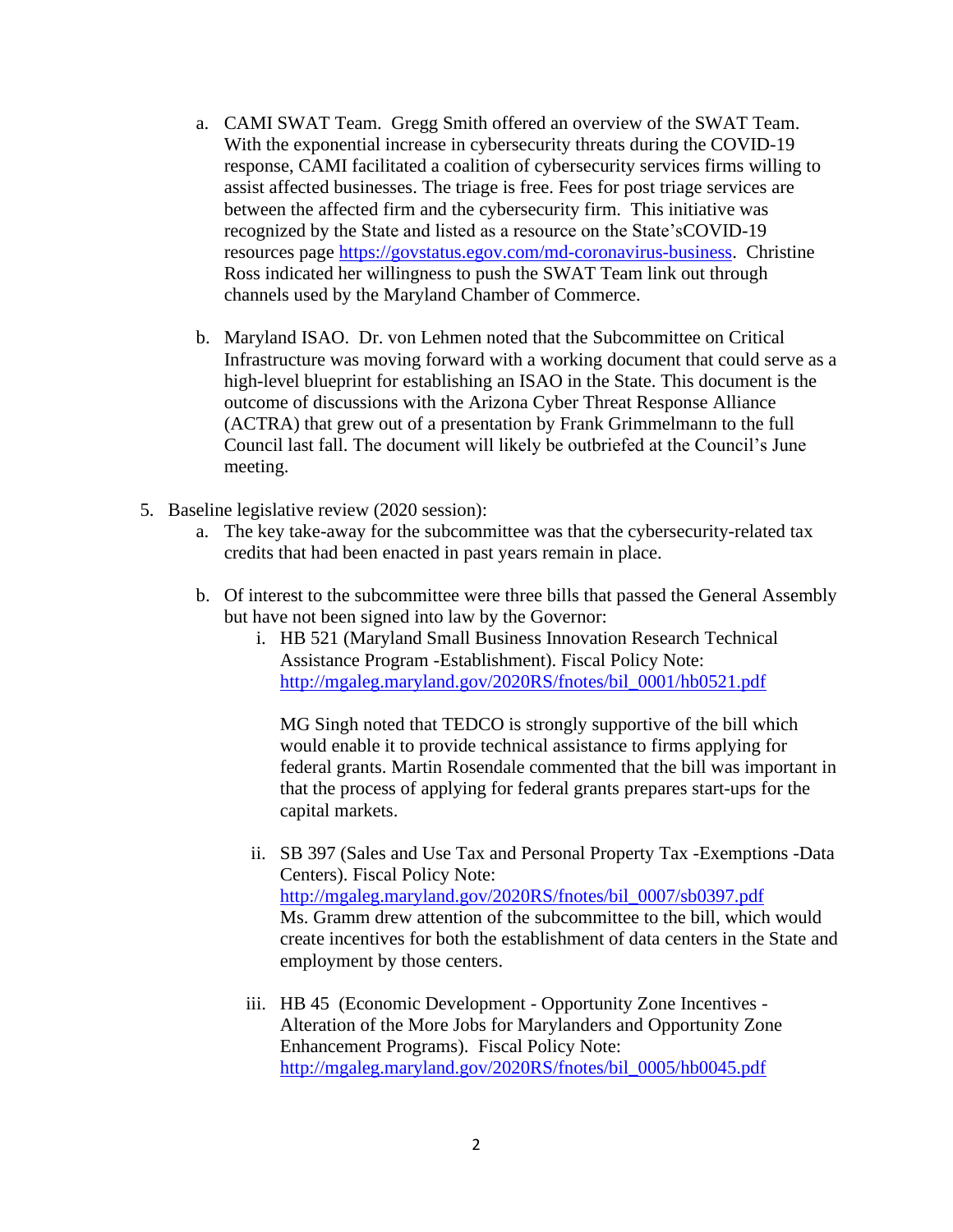Ms. Gramm reminded the subcommittee that Maryland passed a variety of enhanced benefits to existing programs for businesses located in an Opportunity Zone. Current programs can be found at <https://dhcd.maryland.gov/Pages/OZ/OZ-Conference.aspx> under the third section titled Maryland Programs to enhance Opportunity Zone Investments. How HB 45 would impact those programs is outlined in the Fiscal and Policy note.

The chair asked if there had been a bill to establish a public-private partnership to support start-ups in Montgomery County. Ms. Gramm indicated that she would research the question and report back.

- 6. Discussion of issues or initiatives of interest for the 2021 session. Emerging from the discussion were the following ideas:
	- a. Innovation that would make teleworking more secure. This would include both hardware and software.
	- b. Products and services around contact tracing. Innovations would address both security and privacy concerns. MG Singh mentioned an MIT PowerPoint that she received that considers the privacy dimension. This is related to the Safe Paths initiative [\(https://covidsafepaths.org/](https://covidsafepaths.org/)) . The white paper informing the presentation can be found at [https://drive.google.com/file/d/1nwOR4drE3YdkCkyy\\_HBd6giQPPhLEkRc/view](https://drive.google.com/file/d/1nwOR4drE3YdkCkyy_HBd6giQPPhLEkRc/view)  She indicated that she would subsequently share the presentation with the subcommittee.
	- c. Mr. Tiller suggested that the subcommittee lay out the economic advantages that would come from being at the economic forefront in these areas and what particular legislative proposals might look like. A working group was created to consider this question with Mr. Tiller, Mr. Smith, and Mr. Rosendale volunteering to serve.
- 7. Other business. The chair asked whether the subcommittee would object to a proposal to create a statement commending the Governor for his leadership in keeping citizens informed and for the measures taken to protect them and the State. During the discussion, a question was raised whether the proposal was aligned with the Council's purposes. Hearing no other reservations or objections, the proposal was approved. Dr. von Lehmen was asked to draft language that the subcommittee could place on the record or send forward for consideration.
- 8. Adjourn. The chair recapped the action items from the meeting:
	- a. The convening of the 2021 working group
	- b. Follow-up materials for the record: Mr. Rosendale. Mr. Smith, and MG Singh
	- c. Draft statement for the Governor